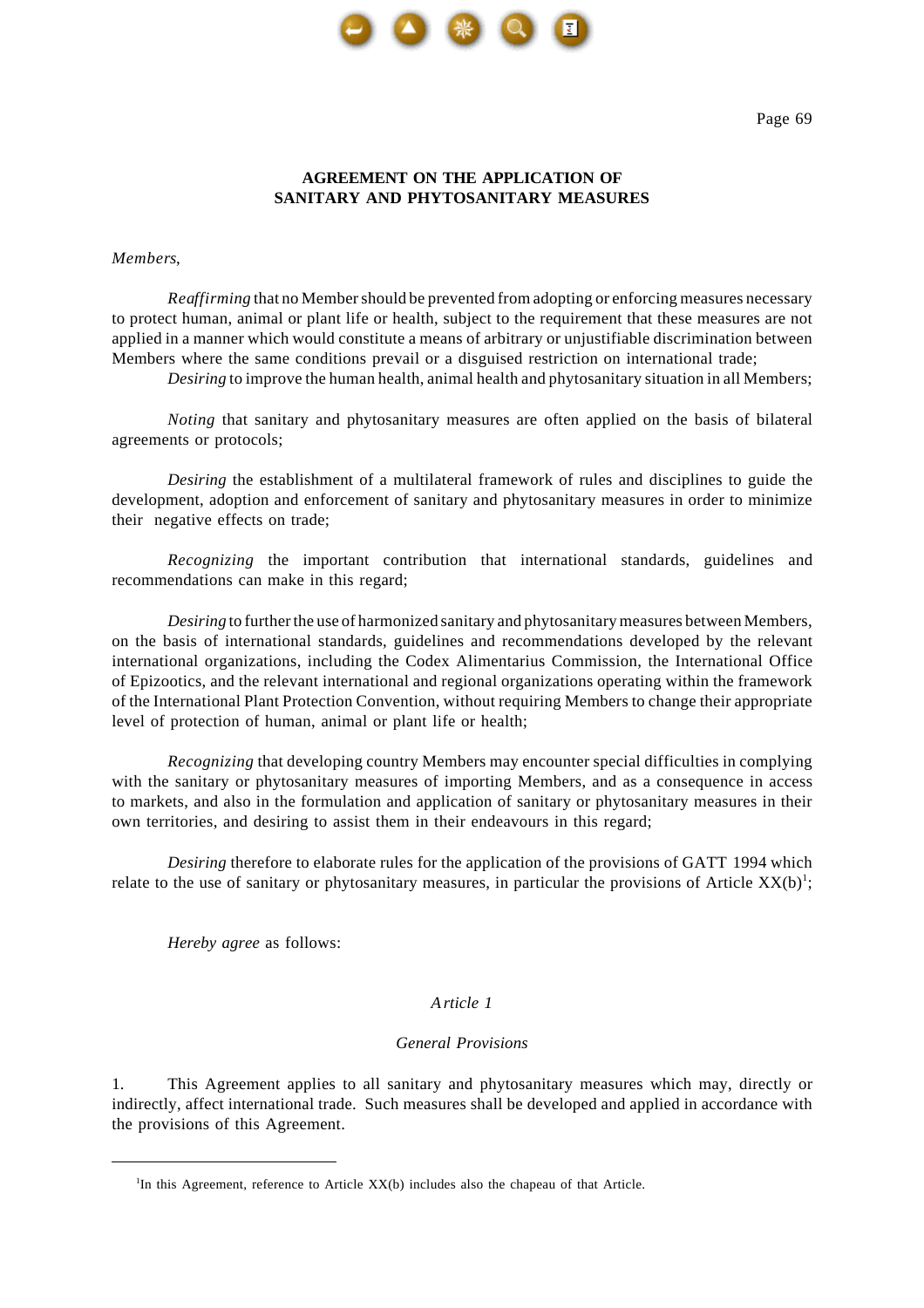

2. For the purposes of this Agreement, the definitions provided in Annex A shall apply.

3. The annexes are an integral part of this Agreement.

4. Nothing in this Agreement shall affect the rights of Members under the Agreement on Technical Barriers to Trade with respect to measures not within the scope of this Agreement.

# *Article 2*

## *Basic Rights and Obligations*

1. Members have the right to take sanitary and phytosanitary measures necessary for the protection of human, animal or plant life or health, provided that such measures are not inconsistent with the provisions of this Agreement.

2. Members shall ensure that any sanitary or phytosanitary measure is applied only to the extent necessary to protect human, animal or plant life or health, is based on scientific principles and is not maintained without sufficient scientific evidence, except as provided for in paragraph 7 of Article 5.

3. Members shall ensure that their sanitary and phytosanitary measures do not arbitrarily or unjustifiably discriminate between Members where identical or similar conditions prevail, including between their own territory and that of other Members. Sanitary and phytosanitary measures shall not be applied in a manner which would constitute a disguised restriction on international trade.

4. Sanitary or phytosanitary measures which conform to the relevant provisions of this Agreement shall be presumed to be in accordance with the obligations of the Members under the provisions of GATT 1994 which relate to the use of sanitary or phytosanitary measures, in particular the provisions of Article XX(b).

# *Article 3*

## *Harmonization*

1. To harmonize sanitary and phytosanitary measures on as wide a basis as possible, Members shall base their sanitary or phytosanitary measures on international standards, guidelines or recommendations, where they exist, except as otherwise provided for in this Agreement, and in particular in paragraph 3.

2. Sanitary or phytosanitary measures which conform to international standards, guidelines or recommendations shall be deemed to be necessary to protect human, animal or plant life or health, and presumed to be consistent with the relevant provisions of this Agreement and of GATT 1994.

3. Members may introduce or maintain sanitary or phytosanitary measures which result in a higher level of sanitary or phytosanitary protection than would be achieved by measures based on the relevant international standards, guidelines or recommendations, if there is a scientific justification, or as a consequence of the level of sanitary or phytosanitary protection a Member determines to be appropriate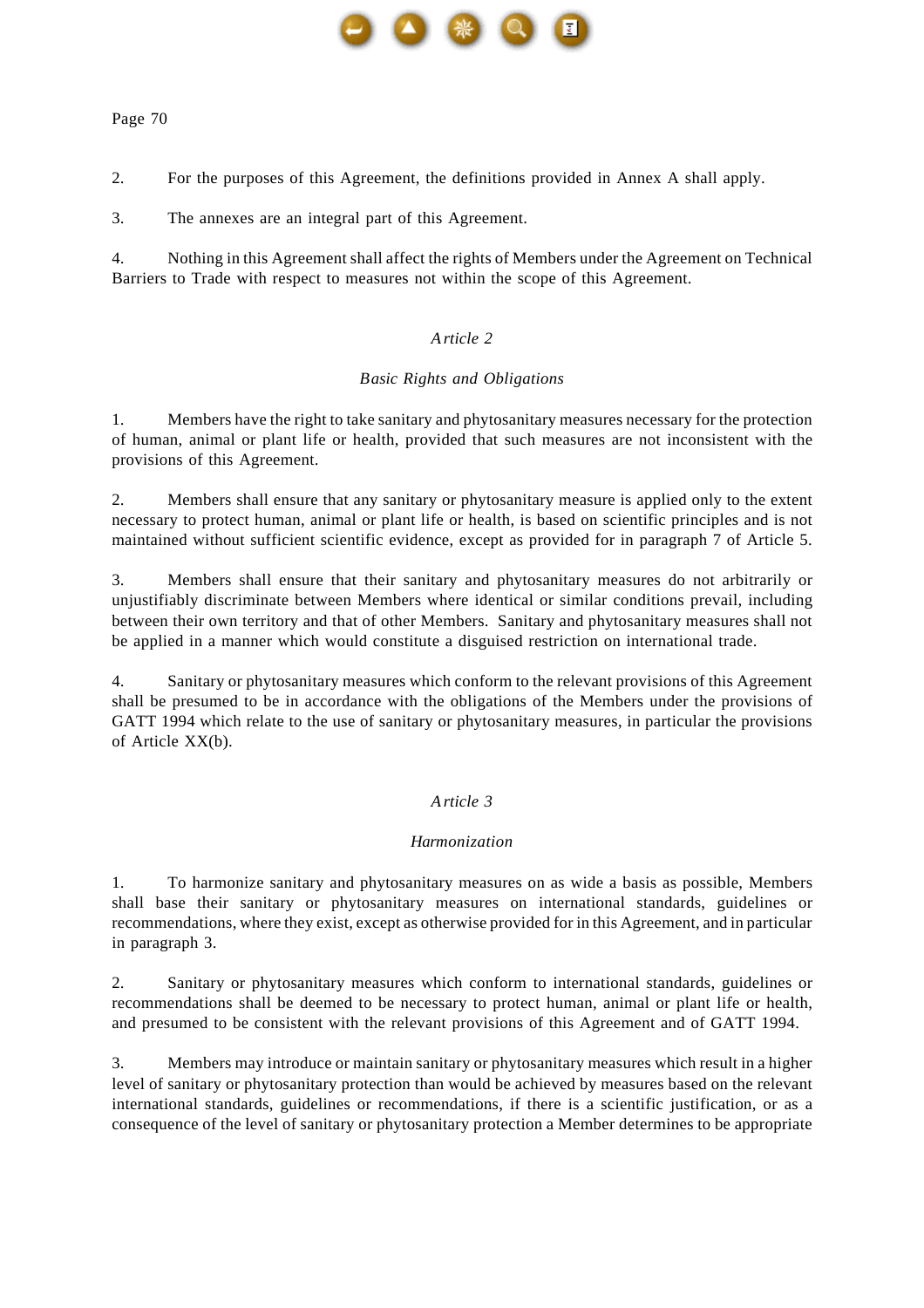

in accordance with the relevant provisions of paragraphs 1 through 8 of Article 5. $^2$  Notwithstanding the above, all measures which result in a level of sanitary or phytosanitary protection different from that which would be achieved by measures based on international standards, guidelines or recommendations shall not be inconsistent with any other provision of this Agreement.

4. Members shall play a full part, within the limits of their resources, in the relevant international organizations and their subsidiary bodies, in particular the Codex Alimentarius Commission, the International Office of Epizootics, and the international and regional organizations operating within the framework of the International Plant Protection Convention, to promote within these organizations the development and periodic review of standards, guidelines and recommendations with respect to all aspects of sanitary and phytosanitary measures.

5. The Committee on Sanitary and Phytosanitary Measures provided for in paragraphs 1 and 4 of Article 12 (referred to in this Agreement as the "Committee") shall develop a procedure to monitor the process of international harmonization and coordinate efforts in this regard with the relevant international organizations.

### *Article 4*

### *Equivalence*

1. Members shall accept the sanitary or phytosanitary measures of other Members as equivalent, even if these measures differ from their own or from those used by other Members trading in the same product, if the exporting Member objectively demonstrates to the importing Member that its measures achieve the importing Member's appropriate level of sanitary or phytosanitary protection. For this purpose, reasonable access shall be given, upon request, to the importing Member for inspection, testing and other relevant procedures.

2. Members shall, upon request, enter into consultations with the aim of achieving bilateral and multilateral agreements on recognition of the equivalence of specified sanitary or phytosanitary measures.

# *Article 5*

## *Assessment of Risk and Determination of the Appropriate Level of Sanitary or Phytosanitary Protection*

1. Members shall ensure that their sanitary or phytosanitary measures are based on an assessment, as appropriate to the circumstances, of the risks to human, animal or plant life or health, taking into account risk assessment techniques developed by the relevant international organizations.

2. In the assessment of risks, Members shall take into account available scientific evidence; relevant processes and production methods; relevant inspection, sampling and testing methods; prevalence

 $\overline{a}$ 

<sup>&</sup>lt;sup>2</sup>For the purposes of paragraph 3 of Article 3, there is a scientific justification if, on the basis of an examination and evaluation of available scientific information in conformity with the relevant provisions of this Agreement, a Member determines that the relevant international standards, guidelines or recommendations are not sufficient to achieve its appropriate level of sanitary or phytosanitary protection.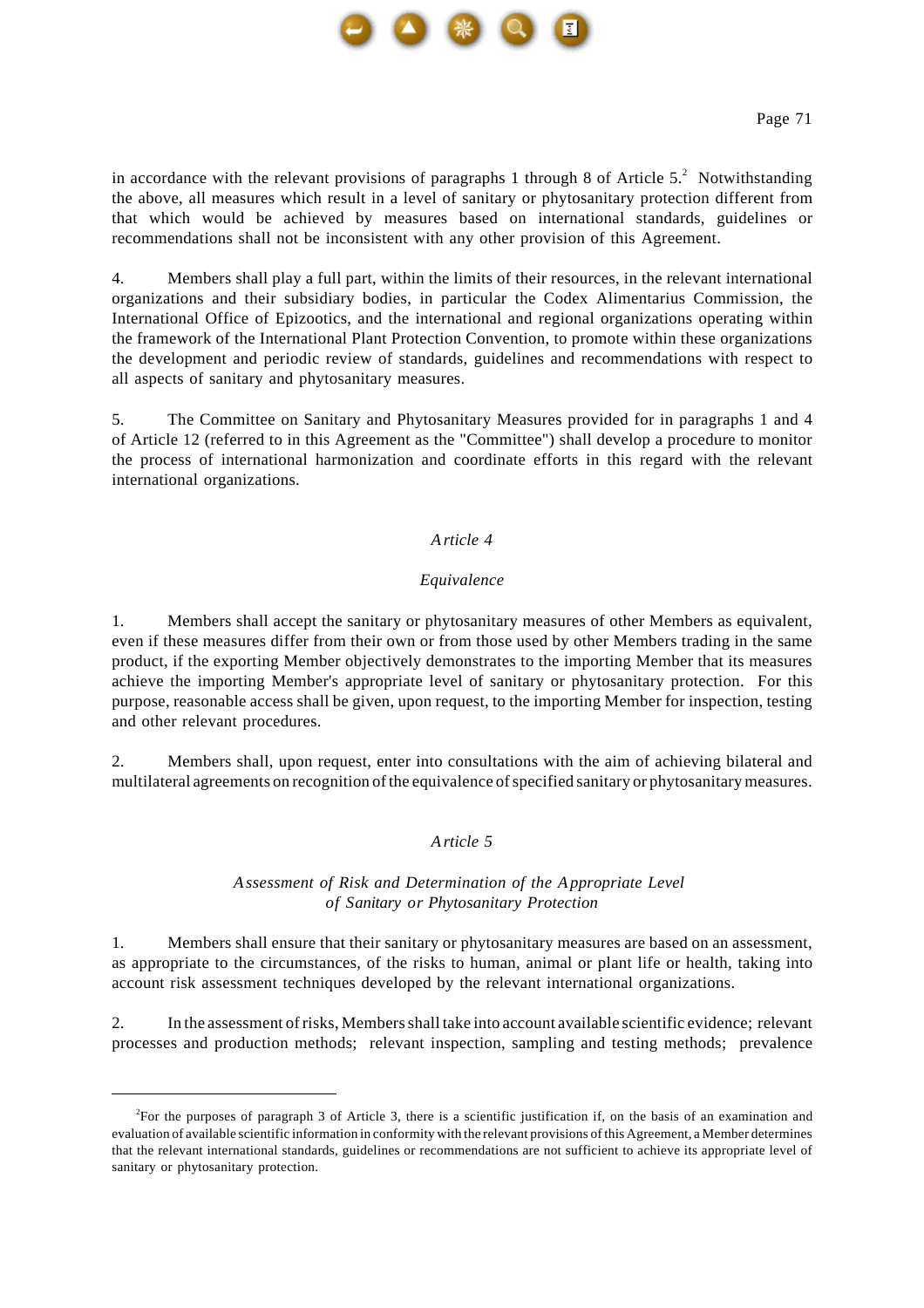

 $\overline{a}$ 

of specific diseases or pests; existence of pest- or disease-free areas; relevant ecological and environmental conditions; and quarantine or other treatment.

3. In assessing the risk to animal or plant life or health and determining the measure to be applied for achieving the appropriate level of sanitary or phytosanitary protection from such risk, Members shall take into account as relevant economic factors: the potential damage in terms of loss of production or sales in the event of the entry, establishment or spread of a pest or disease; the costs of control or eradication in the territory of the importing Member; and the relative cost-effectiveness of alternative approaches to limiting risks.

4. Members should, when determining the appropriate level of sanitary or phytosanitary protection, take into account the objective of minimizing negative trade effects.

5. With the objective of achieving consistency in the application of the concept of appropriate level of sanitary or phytosanitary protection against risks to human life or health, or to animal and plant life or health, each Member shall avoid arbitrary or unjustifiable distinctions in the levels it considers to be appropriate in different situations, if such distinctions result in discrimination or a disguised restriction on international trade. Members shall cooperate in the Committee, in accordance with paragraphs 1, 2 and 3 of Article 12, to develop guidelines to further the practical implementation of this provision. In developing the guidelines, the Committee shall take into account all relevant factors, including the exceptional character of human health risks to which people voluntarily expose themselves.

6. Without prejudice to paragraph 2 of Article 3, when establishing or maintaining sanitary or phytosanitary measures to achieve the appropriate level of sanitary or phytosanitary protection, Members shall ensure that such measures are not more trade-restrictive than required to achieve their appropriate level of sanitary or phytosanitary protection, taking into account technical and economic feasibility.<sup>3</sup>

7. In cases where relevant scientific evidence is insufficient, a Member may provisionally adopt sanitary or phytosanitary measures on the basis of available pertinent information, including that from the relevant international organizations as well as from sanitary or phytosanitary measures applied by other Members. In such circumstances, Members shall seek to obtain the additional information necessary for a more objective assessment of risk and review the sanitary or phytosanitary measure accordingly within a reasonable period of time.

8. When a Member has reason to believe that a specific sanitary or phytosanitary measure introduced or maintained by another Member is constraining, or has the potential to constrain, its exports and the measure is not based on the relevant international standards, guidelines or recommendations, or such standards, guidelines or recommendations do not exist, an explanation of the reasons for such sanitary or phytosanitary measure may be requested and shall be provided by the Member maintaining the measure.

<sup>&</sup>lt;sup>3</sup>For purposes of paragraph 6 of Article 5, a measure is not more trade-restrictive than required unless there is another measure, reasonably available taking into account technical and economic feasibility, that achieves the appropriate level of sanitary or phytosanitary protection and is significantly less restrictive to trade.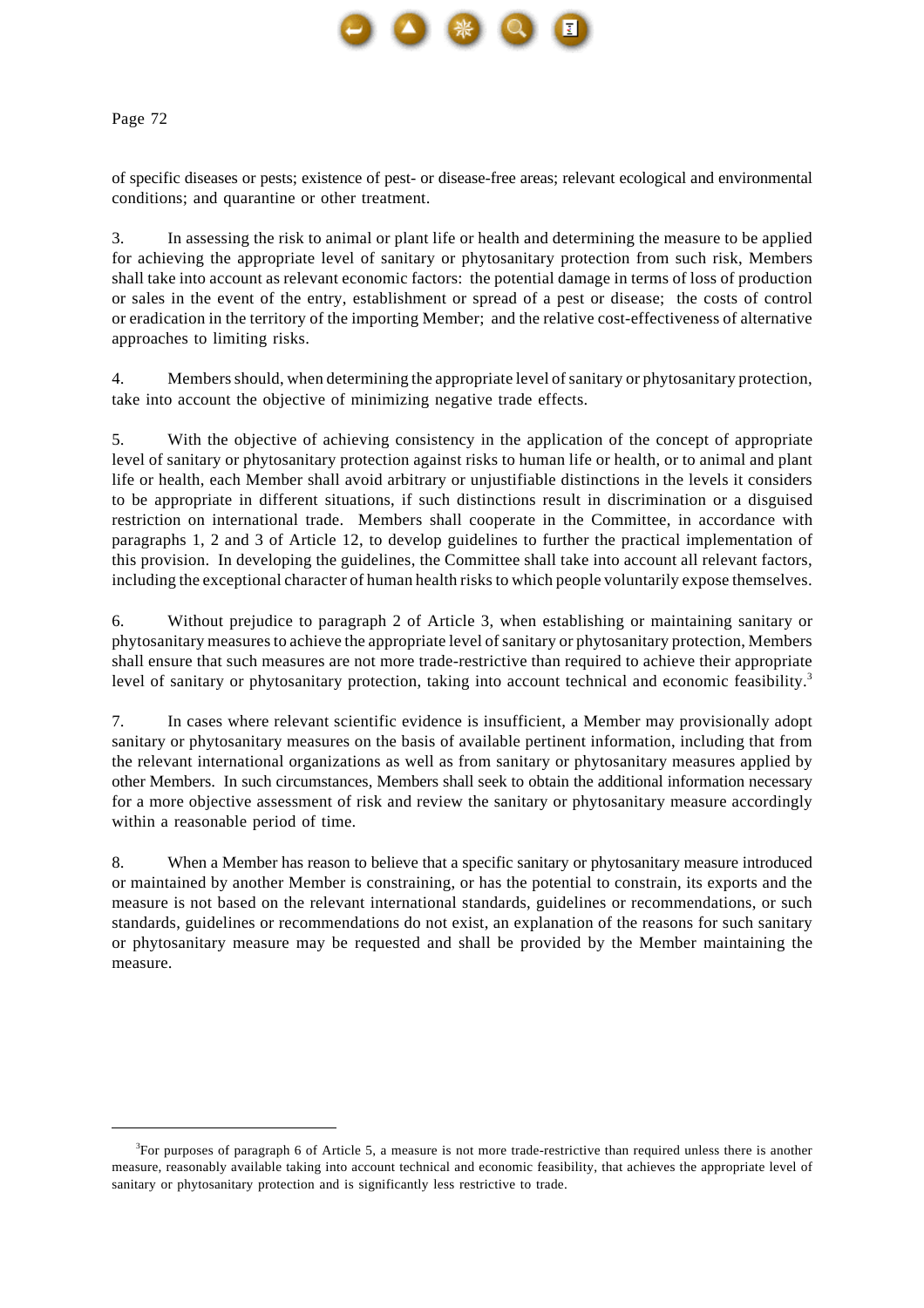

#### *Article 6*

### *Adaptation to Regional Conditions, Including Pest- or Disease-Free Areas and Areas of Low Pest or Disease Prevalence*

1. Members shall ensure that their sanitary or phytosanitary measures are adapted to the sanitary or phytosanitary characteristics of the area - whether all of a country, part of a country, or all or parts of several countries - from which the product originated and to which the product is destined. In assessing the sanitary or phytosanitary characteristics of a region, Members shall take into account, *inter alia*, the level of prevalence of specific diseases or pests, the existence of eradication or control programmes, and appropriate criteria or guidelines which may be developed by the relevant international organizations.

2. Members shall, in particular, recognize the concepts of pest- or disease-free areas and areas of low pest or disease prevalence. Determination of such areas shall be based on factors such as geography, ecosystems, epidemiological surveillance, and the effectiveness of sanitary or phytosanitary controls.

3. Exporting Members claiming that areas within their territories are pest- or disease-free areas or areas of low pest or disease prevalence shall provide the necessary evidence thereof in order to objectively demonstrate to the importing Member that such areas are, and are likely to remain, pestor disease-free areas or areas of low pest or disease prevalence, respectively. For this purpose, reasonable access shall be given, upon request, to the importing Member for inspection, testing and other relevant procedures.

### *Article 7*

### *Transparency*

Members shall notify changes in their sanitary or phytosanitary measures and shall provide information on their sanitary or phytosanitary measures in accordance with the provisions of Annex B.

### *Article 8*

#### *Control, Inspection and Approval Procedures*

Members shall observe the provisions of Annex C in the operation of control, inspection and approval procedures, including national systems for approving the use of additives or for establishing tolerances for contaminants in foods, beverages or feedstuffs, and otherwise ensure that their procedures are not inconsistent with the provisions of this Agreement.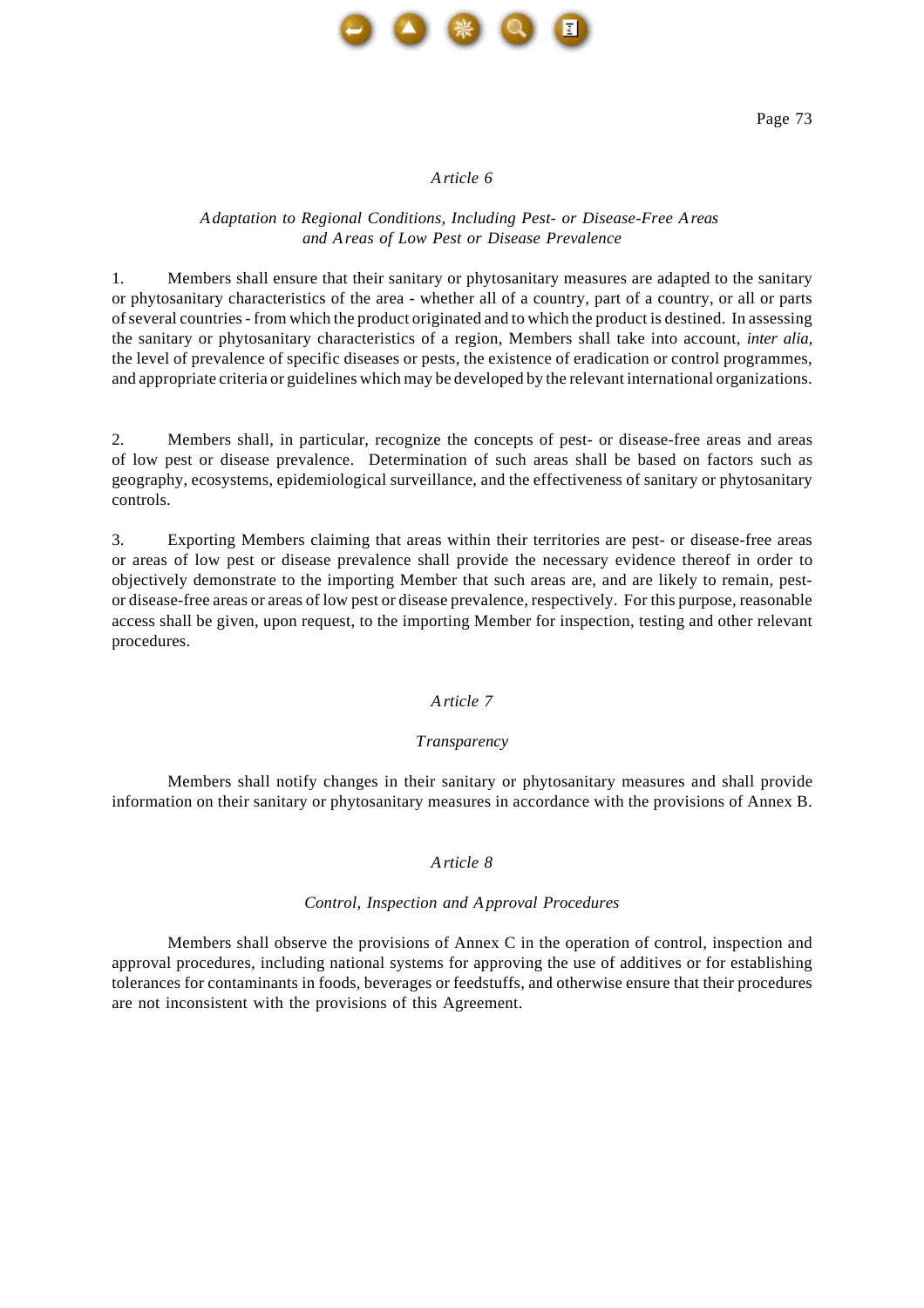

## *Article 9*

## *Technical Assistance*

1. Members agree to facilitate the provision of technical assistance to other Members, especially developing country Members, either bilaterally or through the appropriate international organizations. Such assistance may be, *inter alia*, in the areas of processing technologies, research and infrastructure, including in the establishment of national regulatory bodies, and may take the form of advice, credits, donations and grants, including for the purpose of seeking technical expertise, training and equipment to allow such countries to adjust to, and comply with, sanitary or phytosanitary measures necessary to achieve the appropriate level of sanitary or phytosanitary protection in their export markets.

2. Where substantial investments are required in order for an exporting developing country Member to fulfil the sanitary or phytosanitary requirements of an importing Member, the latter shall consider providing such technical assistance as will permit the developing country Member to maintain and expand its market access opportunities for the product involved.

## *Article 10*

## *Special and Differential Treatment*

1. In the preparation and application of sanitary or phytosanitary measures, Members shall take account of the special needs of developing country Members, and in particular of the least-developed country Members.

2. Where the appropriate level of sanitary or phytosanitary protection allows scope for the phased introduction of new sanitary or phytosanitary measures, longer time-frames for compliance should be accorded on products of interest to developing country Members so as to maintain opportunities for their exports.

3. With a view to ensuring that developing country Members are able to comply with the provisions of this Agreement, the Committee is enabled to grant to such countries, upon request, specified, timelimited exceptions in whole or in part from obligations under this Agreement, taking into account their financial, trade and development needs.

4. Members should encourage and facilitate the active participation of developing country Members in the relevant international organizations.

# *Article 11*

## *Consultations and Dispute Settlement*

1. The provisions of Articles XXII and XXIII of GATT 1994 as elaborated and applied by the Dispute Settlement Understanding shall apply to consultations and the settlement of disputes under this Agreement, except as otherwise specifically provided herein.

2. In a dispute under this Agreement involving scientific or technical issues, a panel should seek advice from experts chosen by the panel in consultation with the parties to the dispute. To this end,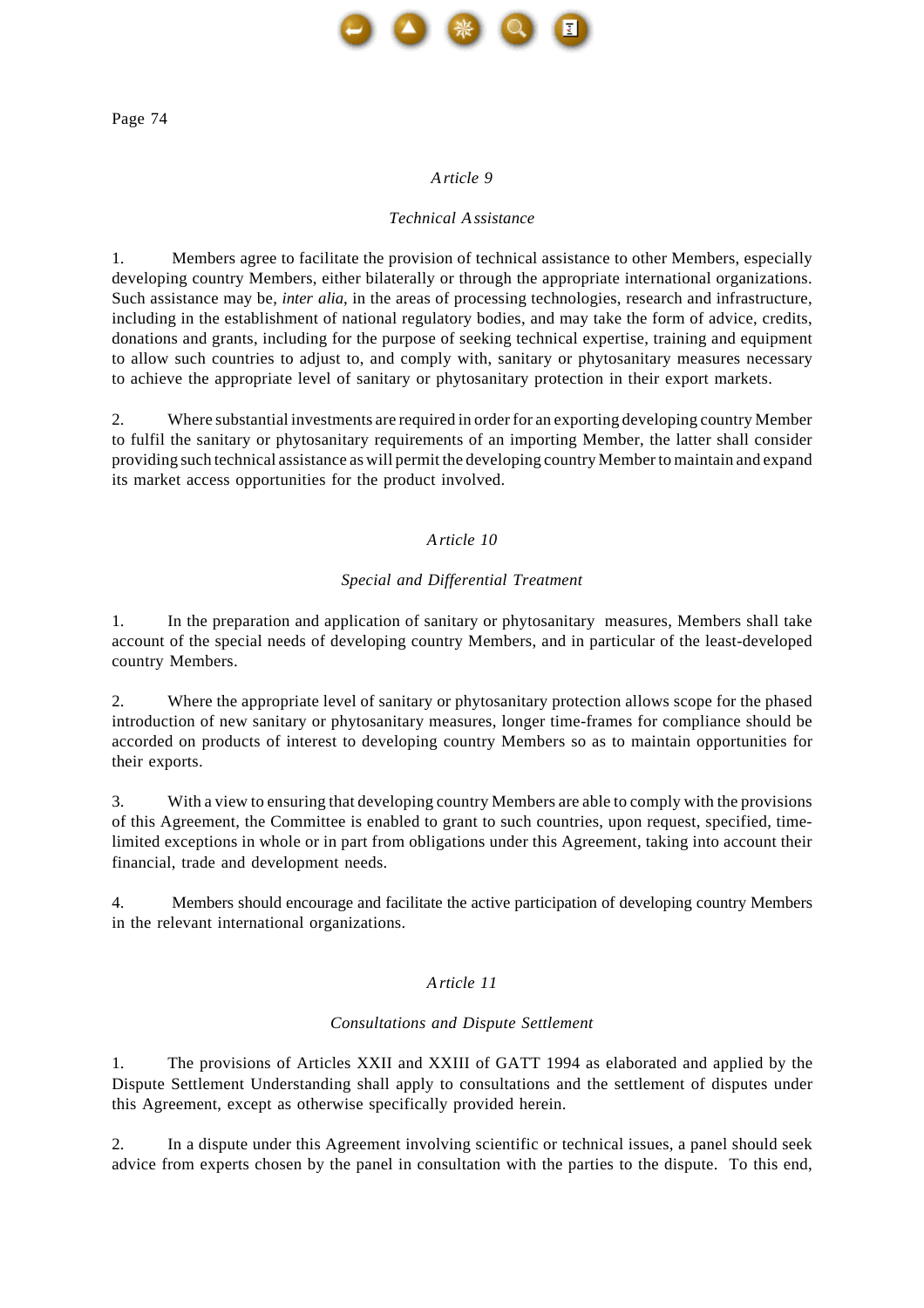

the panel may, when it deems it appropriate, establish an advisory technical experts group, or consult the relevant international organizations, at the request of either party to the dispute or on its own initiative.

3. Nothing in this Agreement shall impair the rights of Members under other international agreements, including the right to resort to the good offices or dispute settlement mechanisms of other international organizations or established under any international agreement.

## *Article 12*

### *Administration*

1. A Committee on Sanitary and Phytosanitary Measures is hereby established to provide a regular forum for consultations. It shall carry out the functions necessary to implement the provisions of this Agreement and the furtherance of its objectives, in particular with respect to harmonization. The Committee shall reach its decisions by consensus.

2. The Committee shall encourage and facilitate ad hoc consultations or negotiations among Members on specific sanitary or phytosanitary issues. The Committee shall encourage the use of international standards, guidelines or recommendations by all Members and, in this regard, shall sponsor technical consultation and study with the objective of increasing coordination and integration between international and national systems and approaches for approving the use of food additives or for establishing tolerances for contaminants in foods, beverages or feedstuffs.

3. The Committee shall maintain close contact with the relevant international organizations in the field of sanitary and phytosanitary protection, especially with the Codex Alimentarius Commission, the International Office of Epizootics, and the Secretariat of the International Plant Protection Convention, with the objective of securing the best available scientific and technical advice for the administration of this Agreement and in order to ensure that unnecessary duplication of effort is avoided.

4. The Committee shall develop a procedure to monitor the process of international harmonization and the use of international standards, guidelines or recommendations. For this purpose, the Committee should, in conjunction with the relevant international organizations, establish a list of international standards, guidelines or recommendations relating to sanitary or phytosanitary measures which the Committee determines to have a major trade impact. The list should include an indication by Members of those international standards, guidelines or recommendations which they apply as conditions for import or on the basis of which imported products conforming to these standards can enjoy access to their markets. For those cases in which a Member does not apply an international standard, guideline or recommendation as a condition for import, the Member should provide an indication of the reason therefor, and, in particular, whether it considers that the standard is not stringent enough to provide the appropriate level of sanitary or phytosanitary protection. If a Member revises its position, following its indication of the use of a standard, guideline or recommendation as a condition for import, it should provide an explanation for its change and so inform the Secretariat as well as the relevant international organizations, unless such notification and explanation is given according to the procedures of Annex B.

5. In order to avoid unnecessary duplication, the Committee may decide, as appropriate, to use the information generated by the procedures, particularly for notification, which are in operation in the relevant international organizations.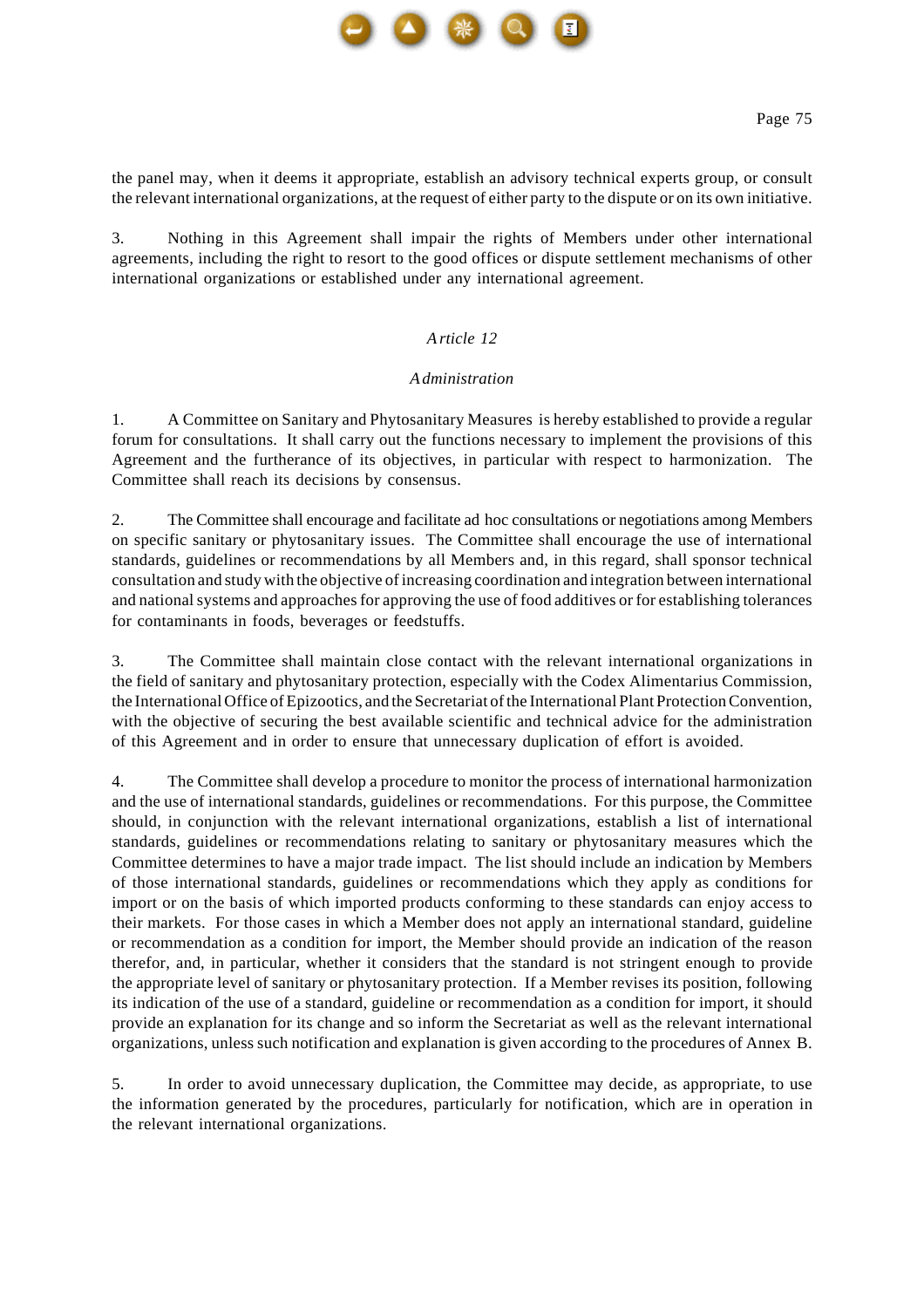

6. The Committee may, on the basis of an initiative from one of the Members, through appropriate channels invite the relevant international organizations or their subsidiary bodies to examine specific matters with respect to a particular standard, guideline or recommendation, including the basis of explanations for non-use given according to paragraph 4.

7. The Committee shall review the operation and implementation of this Agreement three years after the date of entry into force of the WTO Agreement, and thereafter as the need arises. Where appropriate, the Committee may submit to the Council for Trade in Goods proposals to amend the text of this Agreement having regard, *inter alia*, to the experience gained in its implementation.

### *Article 13*

### *Implementation*

Members are fully responsible under this Agreement for the observance of all obligations set forth herein. Members shall formulate and implement positive measures and mechanisms in support of the observance of the provisions of this Agreement by other than central government bodies. Members shall take such reasonable measures as may be available to them to ensure that non-governmental entities within their territories, as well as regional bodies in which relevant entities within their territories are members, comply with the relevant provisions of this Agreement. In addition, Members shall not take measures which have the effect of, directly or indirectly, requiring or encouraging such regional or non-governmental entities, or local governmental bodies, to act in a manner inconsistent with the provisions of this Agreement. Members shall ensure that they rely on the services of non-governmental entities for implementing sanitary or phytosanitary measures only if these entities comply with the provisions of this Agreement.

## *Article 14*

### *Final Provisions*

The least-developed country Members may delay application of the provisions of this Agreement for a period of five years following the date of entry into force of the WTO Agreement with respect to their sanitary or phytosanitary measures affecting importation or imported products. Other developing country Members may delay application of the provisions of this Agreement, other than paragraph 8 of Article 5 and Article 7, for two years following the date of entry into force of the WTO Agreement with respect to their existing sanitary or phytosanitary measures affecting importation or imported products, where such application is prevented by a lack of technical expertise, technical infrastructure or resources.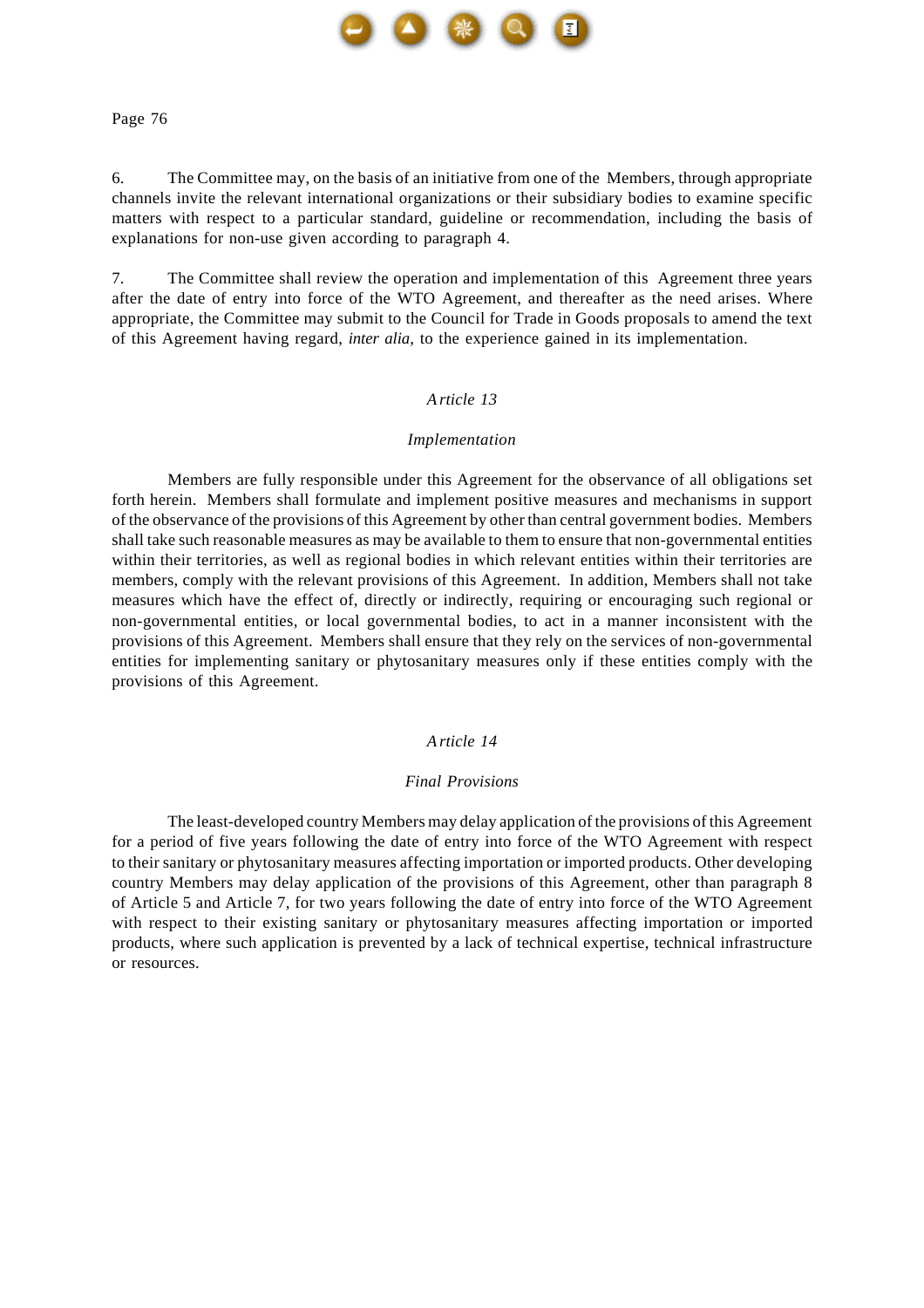

### ANNEX A

## DEFINITIONS<sup>4</sup>

- 1. *Sanitary or phytosanitary measure*  Any measure applied:
	- (a) to protect animal or plant life or health within the territory of the Member from risks arising from the entry, establishment or spread of pests, diseases, disease-carrying organisms or disease-causing organisms;
	- (b) to protect human or animal life or health within the territory of the Member from risks arising from additives, contaminants, toxins or disease-causing organisms in foods, beverages or feedstuffs;
	- (c) to protect human life or health within the territory of the Member from risks arising from diseases carried by animals, plants or products thereof, or from the entry, establishment or spread of pests; or
	- (d) to prevent or limit other damage within the territory of the Member from the entry, establishment or spread of pests.

Sanitary or phytosanitary measures include all relevant laws, decrees, regulations, requirements and procedures including, *inter alia*, end product criteria; processes and production methods; testing, inspection, certification and approval procedures; quarantine treatments including relevant requirements associated with the transport of animals or plants, or with the materials necessary for their survival during transport; provisions on relevant statistical methods, sampling procedures and methods of risk assessment; and packaging and labelling requirements directly related to food safety.

2. *Harmonization* - The establishment, recognition and application of common sanitary and phytosanitary measures by different Members.

3. *International standards, guidelines and recommendations*

 $\overline{a}$ 

- (a) for food safety, the standards, guidelines and recommendations established by the Codex Alimentarius Commission relating to food additives, veterinary drug and pesticide residues, contaminants, methods of analysis and sampling, and codes and guidelines of hygienic practice;
- (b) for animal health and zoonoses, the standards, guidelines and recommendations developed under the auspices of the International Office of Epizootics;
- (c) for plant health, the international standards, guidelines and recommendations developed under the auspices of the Secretariat of the International Plant Protection Convention in cooperation with regional organizations operating within the framework of the International Plant Protection Convention; and

<sup>4</sup>For the purpose of these definitions, "animal" includes fish and wild fauna; "plant" includes forests and wild flora; "pests" include weeds; and "contaminants" include pesticide and veterinary drug residues and extraneous matter.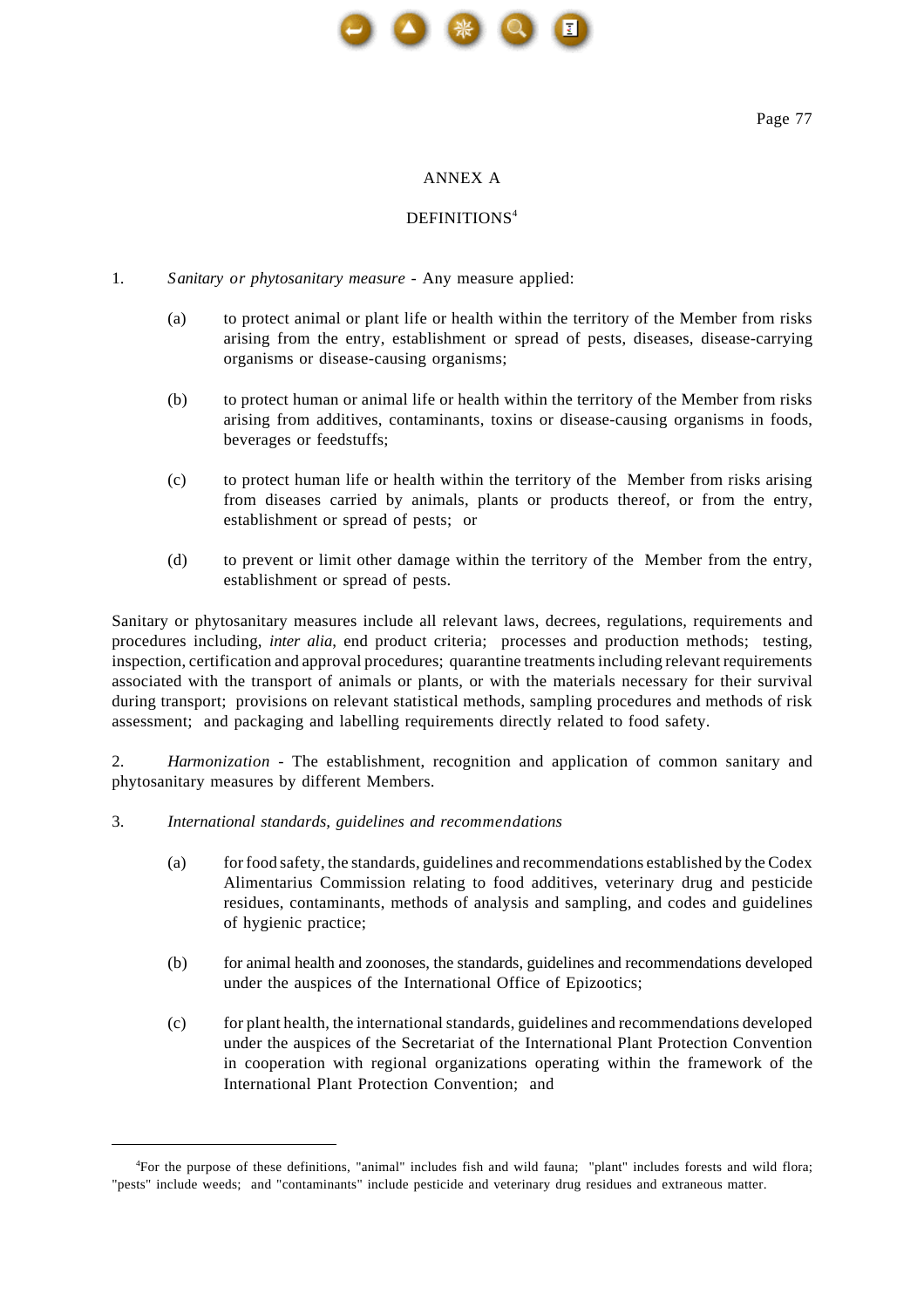

(d) for matters not covered by the above organizations, appropriate standards, guidelines and recommendations promulgated by other relevant international organizations open for membership to all Members, as identified by the Committee.

4. *Risk assessment* - The evaluation of the likelihood of entry, establishment or spread of a pest or disease within the territory of an importing Member according to the sanitary or phytosanitary measures which might be applied, and of the associated potential biological and economic consequences; or the evaluation of the potential for adverse effects on human or animal health arising from the presence of additives, contaminants, toxins or disease-causing organisms in food, beverages or feedstuffs.

5. *Appropriate level of sanitary or phytosanitary protection* - The level of protection deemed appropriate by the Member establishing a sanitary or phytosanitary measure to protect human, animal or plant life or health within its territory.

NOTE: Many Members otherwise refer to this concept as the "acceptable level of risk".

6. *Pest- or disease-free area* - An area, whether all of a country, part of a country, or all or parts of several countries, as identified by the competent authorities, in which a specific pest or disease does not occur.

NOTE: A pest- or disease-free area may surround, be surrounded by, or be adjacent to an area - whether within part of a country or in a geographic region which includes parts of or all of several countries in which a specific pest or disease is known to occur but is subject to regional control measures such as the establishment of protection, surveillance and buffer zones which will confine or eradicate the pest or disease in question.

7. *Area of low pest or disease prevalence* - An area, whether all of a country, part of a country, or all or parts of several countries, as identified by the competent authorities, in which a specific pest or disease occurs at low levels and which is subject to effective surveillance, control or eradication measures.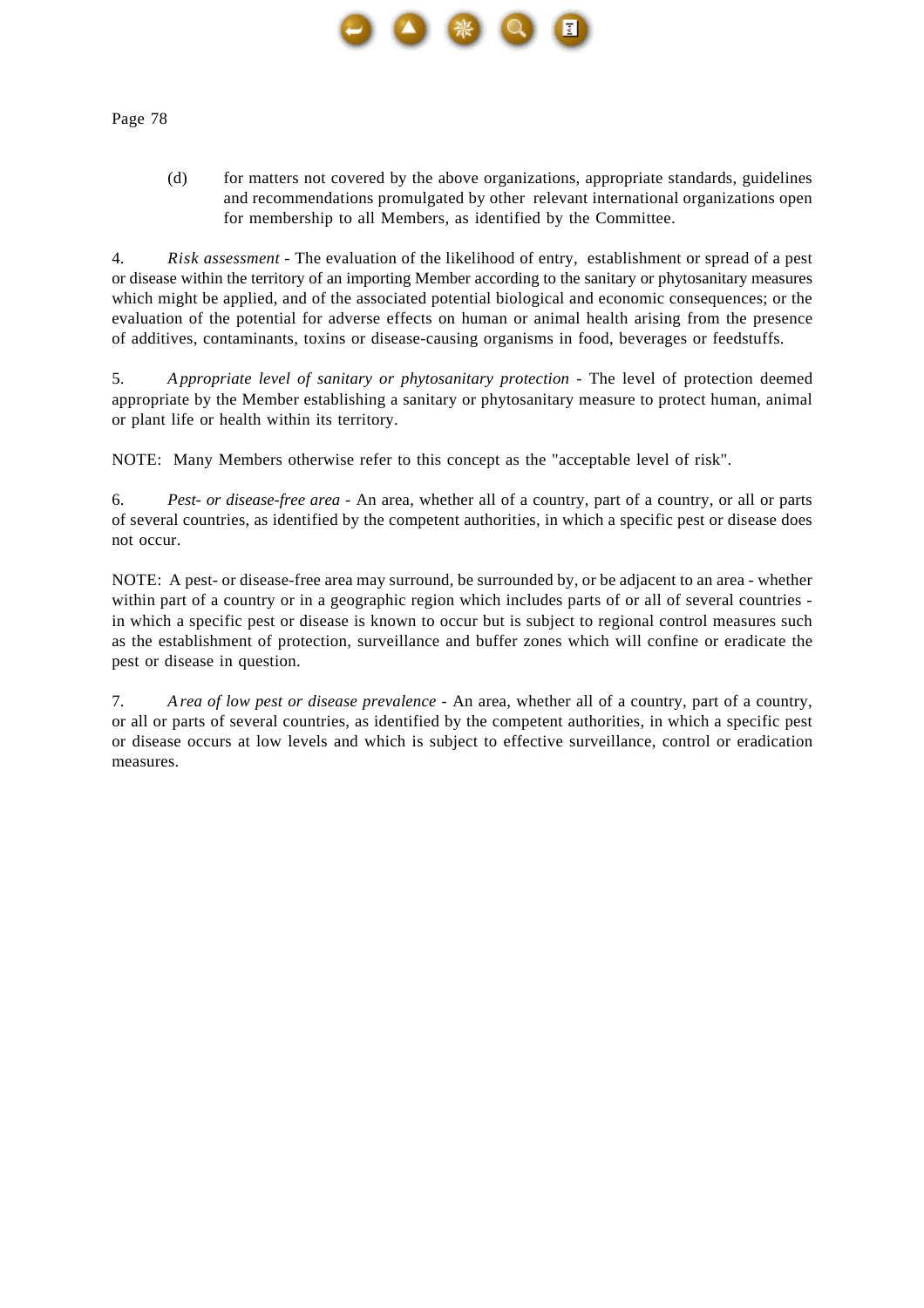

### ANNEX B

### TRANSPARENCY OF SANITARY AND PHYTOSANITARY REGULATIONS

### *Publication of regulations*

1. Members shall ensure that all sanitary and phytosanitary regulations<sup>5</sup> which have been adopted are published promptly in such a manner as to enable interested Members to become acquainted with them.

2. Except in urgent circumstances, Members shall allow a reasonable interval between the publication of a sanitary or phytosanitary regulation and its entry into force in order to allow time for producers in exporting Members, and particularly in developing country Members, to adapt their products and methods of production to the requirements of the importing Member.

### *Enquiry points*

 $\overline{a}$ 

3. Each Member shall ensure that one enquiry point exists which is responsible for the provision of answers to all reasonable questions from interested Members as well as for the provision of relevant documents regarding:

- (a) any sanitary or phytosanitary regulations adopted or proposed within its territory;
- (b) any control and inspection procedures, production and quarantine treatment, pesticide tolerance and food additive approval procedures, which are operated within its territory;
- (c) risk assessment procedures, factors taken into consideration, as well as the determination of the appropriate level of sanitary or phytosanitary protection;
- (d) the membership and participation of the Member, or of relevant bodies within its territory, in international and regional sanitary and phytosanitary organizations and systems, as well as in bilateral and multilateral agreements and arrangements within the scope of this Agreement, and the texts of such agreements and arrangements.

4. Members shall ensure that where copies of documents are requested by interested Members, they are supplied at the same price (if any), apart from the cost of delivery, as to the nationals<sup>6</sup> of the Member concerned.

<sup>5</sup> Sanitary and phytosanitary measures such as laws, decrees or ordinances which are applicable generally.

<sup>6</sup>When "nationals" are referred to in this Agreement, the term shall be deemed, in the case of a separate customs territory Member of the WTO, to mean persons, natural or legal, who are domiciled or who have a real and effective industrial or commercial establishment in that customs territory.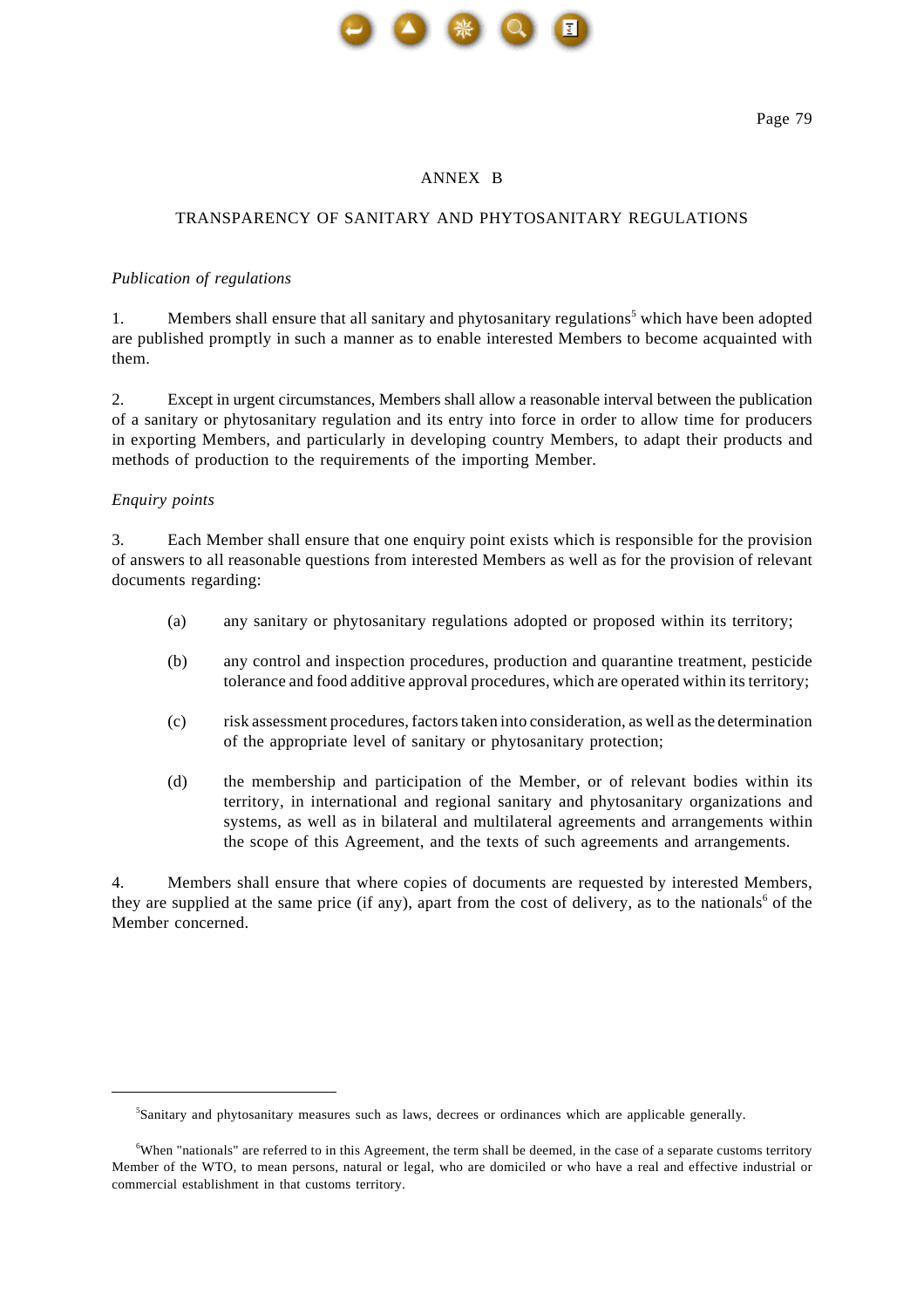

## *Notification procedures*

5. Whenever an international standard, guideline or recommendation does not exist or the content of a proposed sanitary or phytosanitary regulation is not substantially the same as the content of an international standard, guideline or recommendation, and if the regulation may have a significant effect on trade of other Members, Members shall:

- (a) publish a notice at an early stage in such a manner as to enable interested Members to become acquainted with the proposal to introduce a particular regulation;
- (b) notify other Members, through the Secretariat, of the products to be covered by the regulation together with a brief indication of the objective and rationale of the proposed regulation. Such notifications shall take place at an early stage, when amendments can still be introduced and comments taken into account;
- (c) provide upon request to other Members copies of the proposed regulation and, whenever possible, identify the parts which in substance deviate from international standards, guidelines or recommendations;
- (d) without discrimination, allow reasonable time for other Members to make comments in writing, discuss these comments upon request, and take the comments and the results of the discussions into account.

6. However, where urgent problems of health protection arise or threaten to arise for a Member, that Member may omit such of the steps enumerated in paragraph 5 of this Annex as it finds necessary, provided that the Member:

- (a) immediately notifies other Members, through the Secretariat, of the particular regulation and the products covered, with a brief indication of the objective and the rationale of the regulation, including the nature of the urgent problem(s);
- (b) provides, upon request, copies of the regulation to other Members;
- (c) allows other Members to make comments in writing, discusses these comments upon request, and takes the comments and the results of the discussions into account.
- 7. Notifications to the Secretariat shall be in English, French or Spanish.

8. Developed country Members shall, if requested by other Members, provide copies of the documents or, in case of voluminous documents, summaries of the documents covered by a specific notification in English, French or Spanish.

9. The Secretariat shall promptly circulate copies of the notification to all Members and interested international organizations and draw the attention of developing country Members to any notifications relating to products of particular interest to them.

10. Members shall designate a single central government authority as responsible for the implementation, on the national level, of the provisions concerning notification procedures according to paragraphs 5, 6, 7 and 8 of this Annex.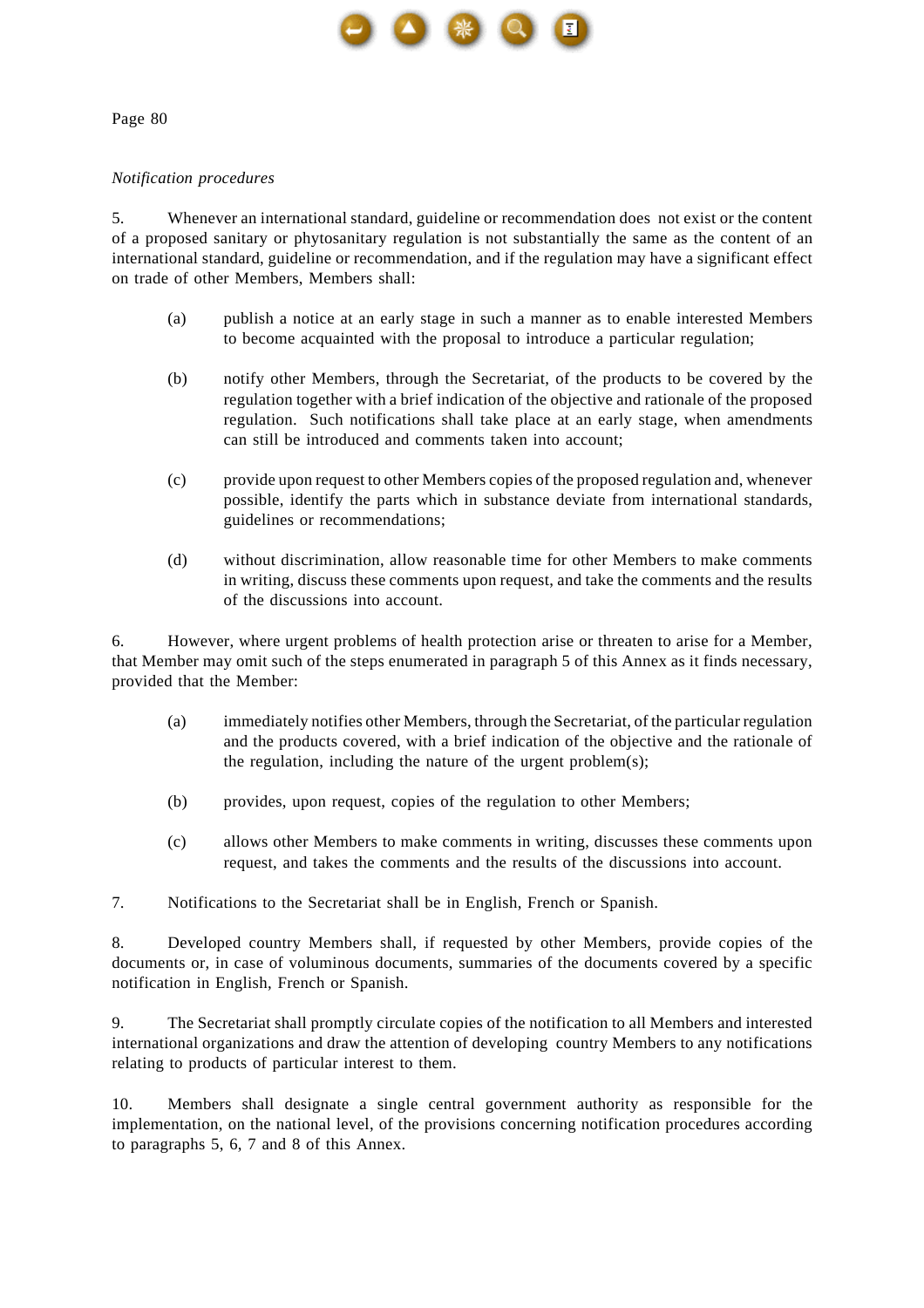

### *General reservations*

- 11. Nothing in this Agreement shall be construed as requiring:
	- (a) the provision of particulars or copies of drafts or the publication of texts other than in the language of the Member except as stated in paragraph 8 of this Annex; or
	- (b) Members to disclose confidential information which would impede enforcement of sanitary or phytosanitary legislation or which would prejudice the legitimate commercial interests of particular enterprises.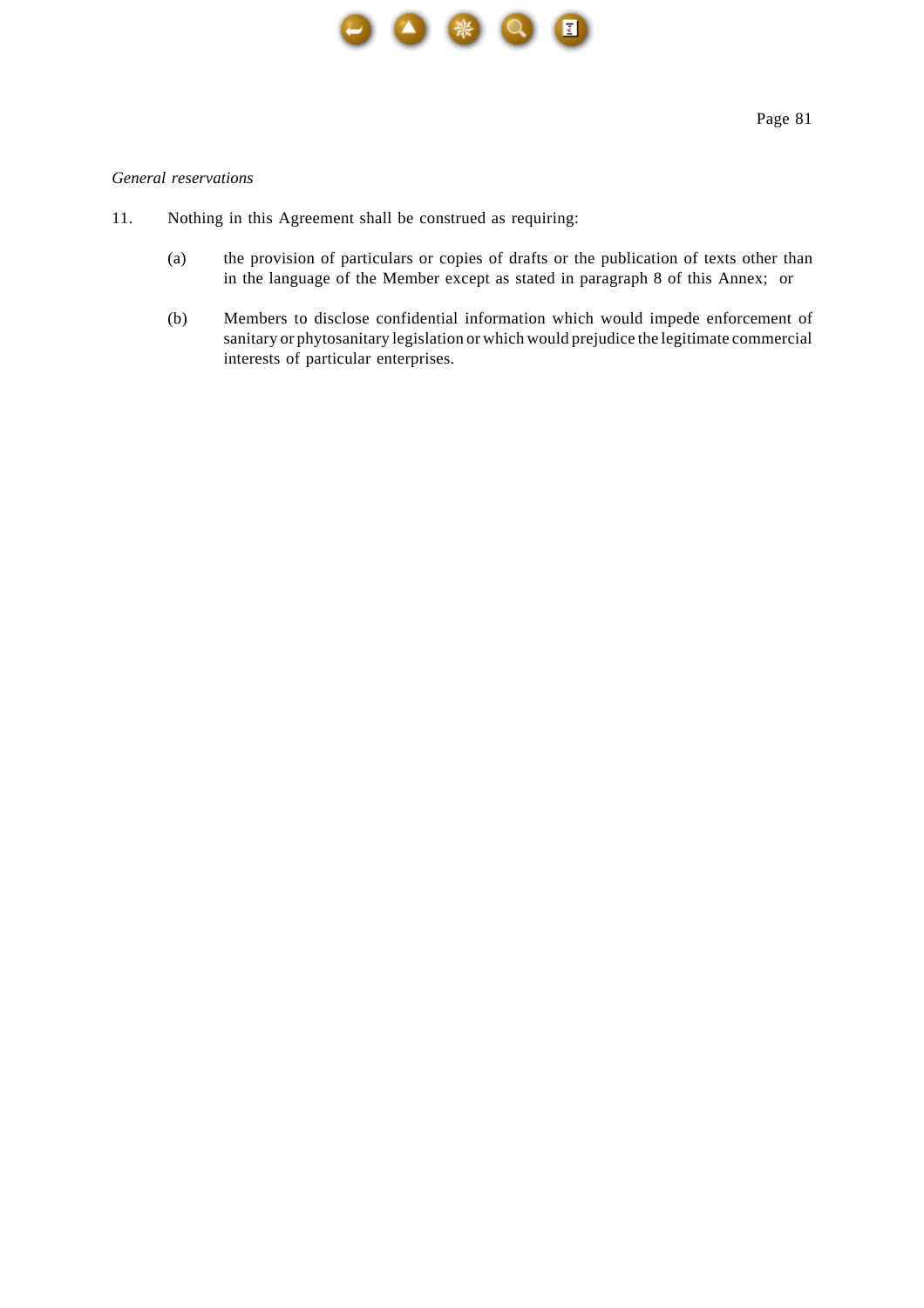

 $\overline{a}$ 

## ANNEX C

### CONTROL, INSPECTION AND APPROVAL PROCEDURES<sup>7</sup>

1. Members shall ensure, with respect to any procedure to check and ensure the fulfilment of sanitary or phytosanitary measures, that:

- (a) such procedures are undertaken and completed without undue delay and in no less favourable manner for imported products than for like domestic products;
- (b) the standard processing period of each procedure is published or that the anticipated processing period is communicated to the applicant upon request; when receiving an application, the competent body promptly examines the completeness of the documentation and informs the applicant in a precise and complete manner of all deficiencies; the competent body transmits as soon as possible the results of the procedure in a precise and complete manner to the applicant so that corrective action may be taken if necessary; even when the application has deficiencies, the competent body proceeds as far as practicable with the procedure if the applicant so requests; and that upon request, the applicant is informed of the stage of the procedure, with any delay being explained;
- (c) information requirements are limited to what is necessary for appropriate control, inspection and approval procedures, including for approval of the use of additives or for the establishment of tolerances for contaminants in food, beverages or feedstuffs;
- (d) the confidentiality of information about imported products arising from or supplied in connection with control, inspection and approval is respected in a way no less favourable than for domestic products and in such a manner that legitimate commercial interests are protected;
- (e) any requirements for control, inspection and approval of individual specimens of a product are limited to what is reasonable and necessary;
- (f) any fees imposed for the procedures on imported products are equitable in relation to any fees charged on like domestic products or products originating in any other Member and should be no higher than the actual cost of the service;
- (g) the same criteria should be used in the siting of facilities used in the procedures and the selection of samples of imported products as for domestic products so as to minimize the inconvenience to applicants, importers, exporters or their agents;
- (h) whenever specifications of a product are changed subsequent to its control and inspection in light of the applicable regulations, the procedure for the modified product is limited to what is necessary to determine whether adequate confidence exists that the product still meets the regulations concerned; and

<sup>7</sup>Control, inspection and approval procedures include, *inter alia*, procedures for sampling, testing and certification.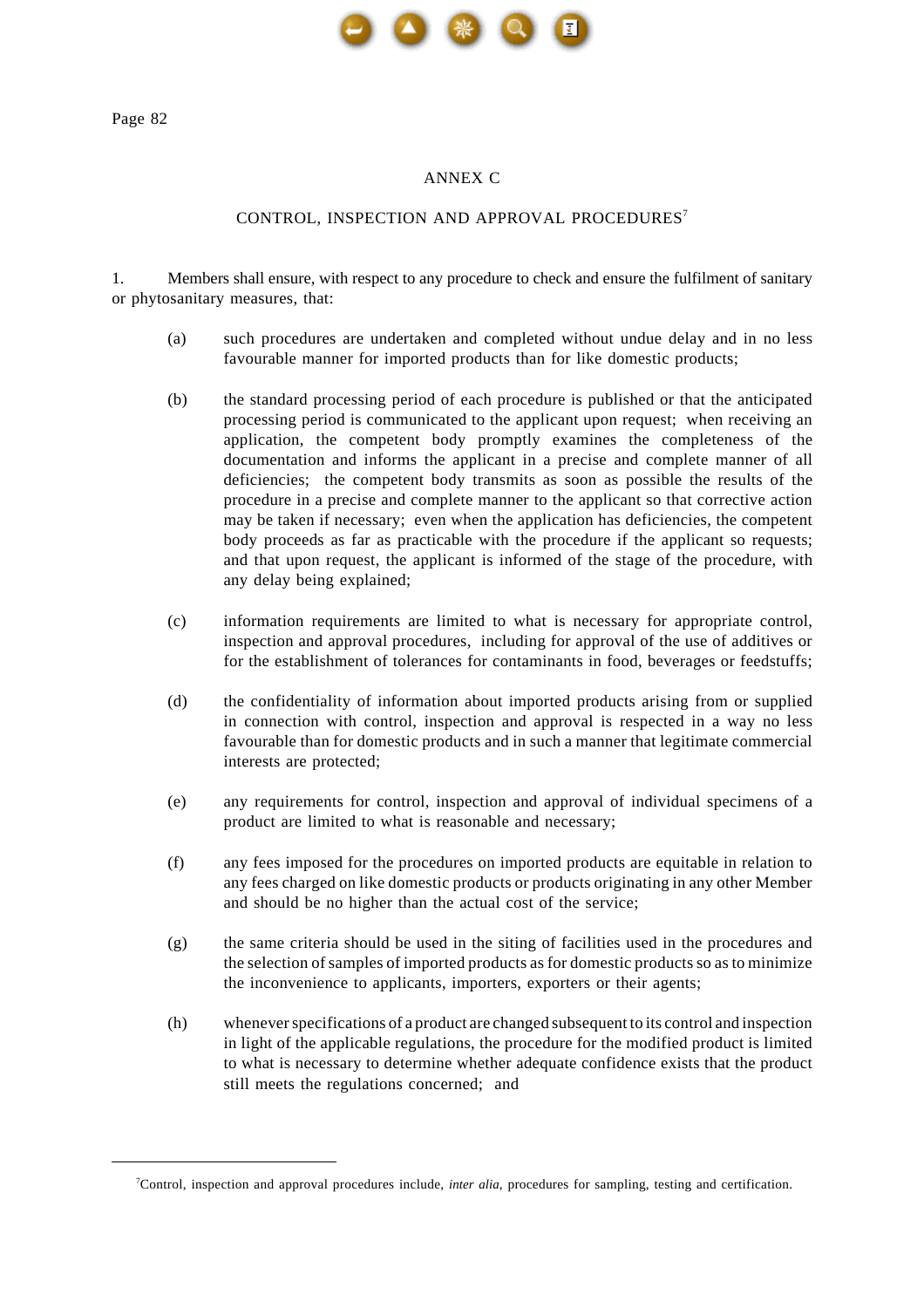

(i) a procedure exists to review complaints concerning the operation of such procedures and to take corrective action when a complaint is justified.

Where an importing Member operates a system for the approval of the use of food additives or for the establishment of tolerances for contaminants in food, beverages or feedstuffs which prohibits or restricts access to its domestic markets for products based on the absence of an approval, the importing Member shall consider the use of a relevant international standard as the basis for access until a final determination is made.

2. Where a sanitary or phytosanitary measure specifies control at the level of production, the Member in whose territory the production takes place shall provide the necessary assistance to facilitate such control and the work of the controlling authorities.

3. Nothing in this Agreement shall prevent Members from carrying out reasonable inspection within their own territories.